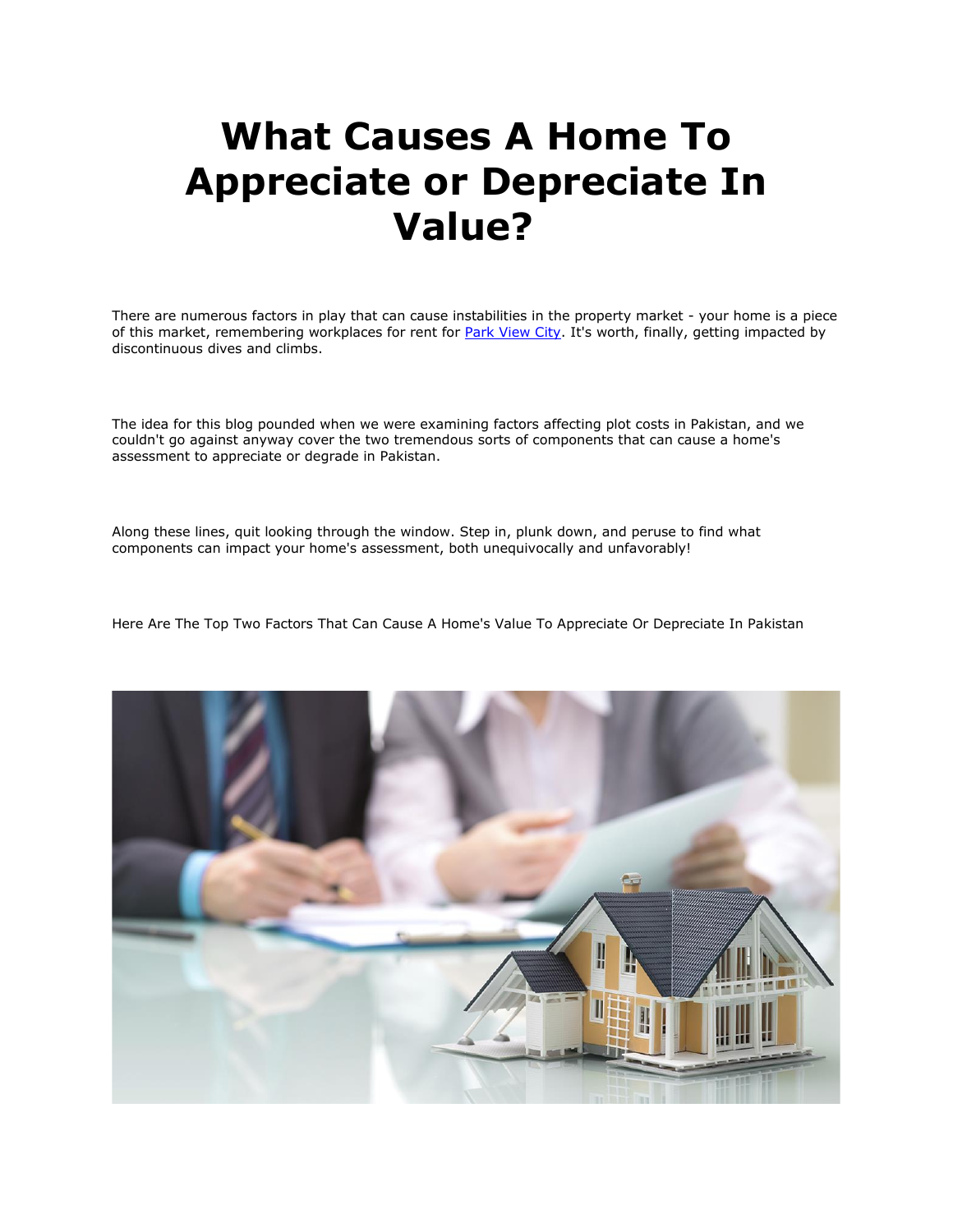As referred to before, the amount of components affecting a home's assessment is longer than you can rely upon your fingers. Some of them can be a reason for a shocking rising, while others can pull the value down certified quick.

It's not commonly about the paint concealing you pick or even the curtains you bought to go with it. A ton of external factors can oppositely influence the value of your home, leaving you and your real estate agent gobsmacked.

Thusly, we should discuss the two sorts of factors that can make your home's assessment on properties for sale in Islamabad and in [Kingdom Valley,](https://gharbaar.com/kingdom-valley) appreciate or depreciate in Pakistan thoroughly:

External Factors Affecting a Home's Value in Pakistan

Inside Factors Affecting a Home's Value in Pakistan

These two sorts of factors are then further sub-isolated, allowing you to zero in on focal points. The onceover of outside factors affecting a home's assessment joins:

Money related Conditions

Regulations and Taxes

Drafting

Concerning inside factors, they are:

Home Renovation

Property Type and Location

Condition of a Home

External Factors Affecting A Home's Value In Pakistan